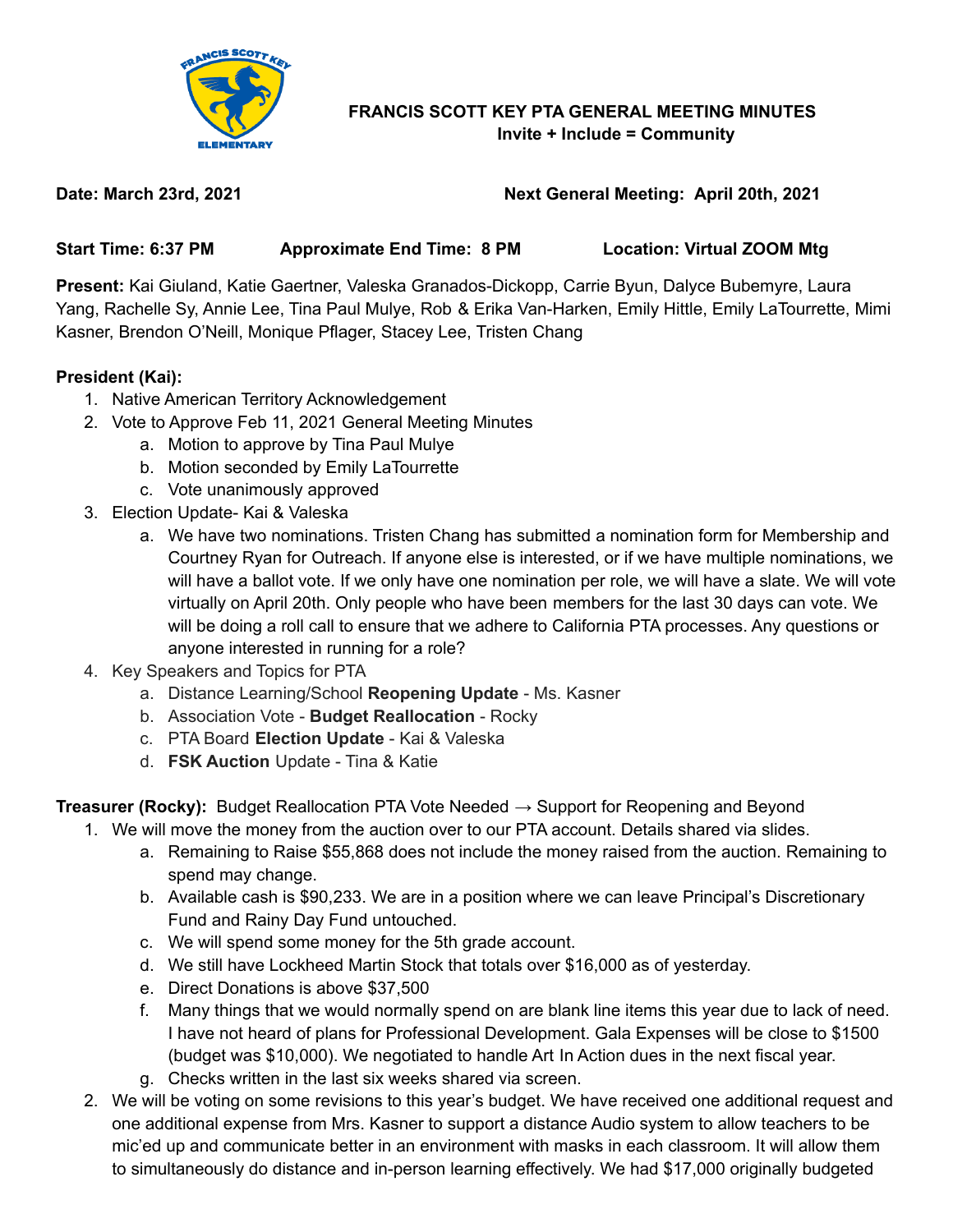for our online subscriptions for next year's school year. We have an additional expense of \$4,000. Redcat is \$38,799. We are trying to accommodate >\$43,000 that was not originally budgeted. We reviewed our anticipated fundraising and expenses/budget. If you take into account all of the results, we would come in at a roughly \$10,000 operating loss. The recommendation from the PTA board was that it is appropriate due to the purchases having a positive impact on the learning environment for all students. It will do so in the short term but also for several years to come. We have savings from anticipated expenses that will not come to pass. We can cover \$33,000 of the \$43,000. We will not touch funds from the Principal's Dis Fund or the Rainy Day Fund. We should be trying to spend the money that we are generating because we are a nonprofit, and if we incur a loss of \$10,000, we will still have a cash surplus of \$52,000.

- a. Monique via chat- Is Redcat access done through SFUSD or is it negotiable cost wise? Have other mic systems been compared/contrasted?
	- 1. Kai- It is going through SFUSD contracts.
	- 2. Mrs. Kasner- It is a district contract; CDWG (government rate) for public schools.
- **b. Vote- Kai asks the floor for a vote for budget reallocation of funds in support of needed technologies**
	- **1. 15/18 vote in favor. 3 abstained. Vote passes.**

## **Fundraising (Emily L) :**

- General Fundraising Update
	- Working on closing out the auction. Thanks to the Auction Co-Chairs, donors, sponsors, and bidders given.
	- Identifying additional Passport Opportunities
		- The Beer Hall- April 5-9
		- Sloat Garden Fundraiser- ends 3/28
- Online Auction & Virtual Update (Tina / Katie G.)
	- We are at \$41,148 raised for our auction total. After 3% from 32auctions/3% from PayPal fees and expenses, our total may be closer to \$38,000
	- \$2,000 received from our sponsors
	- Thanks to Angela Chang for the flyers/artwork created, donation crew (Dalyce, Adrienne, Sarah, Lilly, Monique), sponsors/donors, activity hosts, Mrs. Kasner, Mrs. Lam for adding slides on SeeSaw, staff for donating activities, Ms. Betty, Ms. Rosalind, Ms. Kusuma for communicating with our ELAC families, and our bidders given!

## **Secretary (Pallavi)**

-Pallavi to update myfsk.org calendar with dates

-Kai- Lifetouch will be the company for picture day this year. Check the website for updates on what dates will be.

-Mrs. Kasner- We will have 5 picture days instead of one. We have done a walkthrough to figure out the space to use. We can't do a panorama for 5th grade, but I will keep you updated on that.

## **Pegasus Parade**

-Tina- We have the Pegasus Parade planned for Friday April 9th from 4-5:15pm. We will have something fun for the staff/educators who shows up. We sold 18-19 spots and still have 20 spots left. Is it possible to email the community to continue to sell the remaining tickets?

-Dalyce- I think it is a great idea, and some may not have understood exactly what it is.

-Kai- Monique has an idea to create an English/Chinese flyers to sell the rest of the parade spots.

-Tina- The payment would be by check or paypal. Families would get confirmation from us prior to coming.